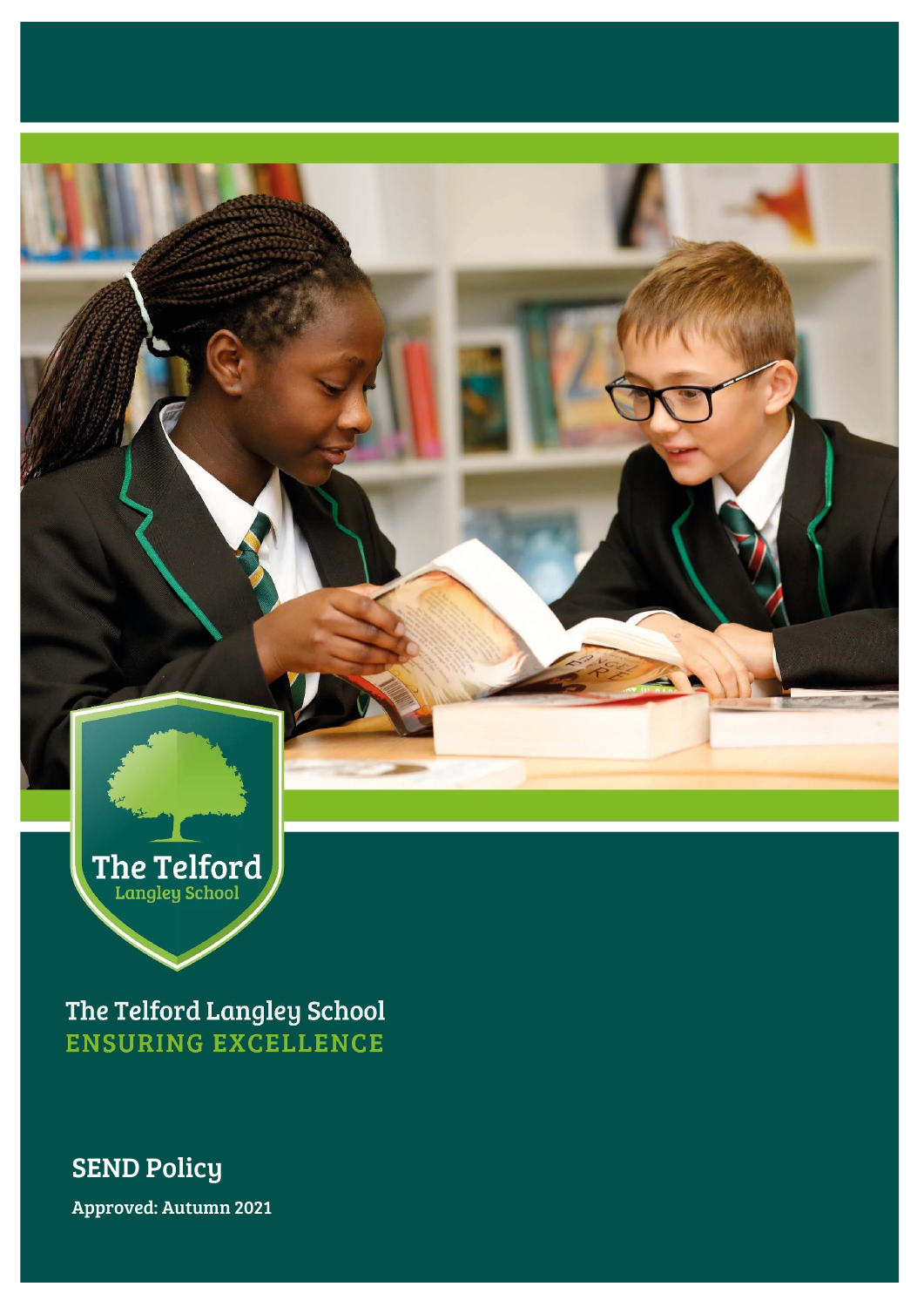# **SEND Policy**

| <b>Policy Name:</b>                   | <b>SEND Policy</b>                 |  |
|---------------------------------------|------------------------------------|--|
| <b>Policy Owner:</b>                  | Mrs L Evans, Director of Inclusion |  |
| <b>Last Reviewed:</b>                 | Autumn 2021                        |  |
| <b>Policy Approved \ Ratified by:</b> | <b>School Standards Committee</b>  |  |
| <b>Term Policy Approved:</b>          | Autumn 2021                        |  |
| <b>Next Review Due:</b>               | Autumn 2022                        |  |
| <b>Document Version:</b>              | 5.0                                |  |

## **Contents**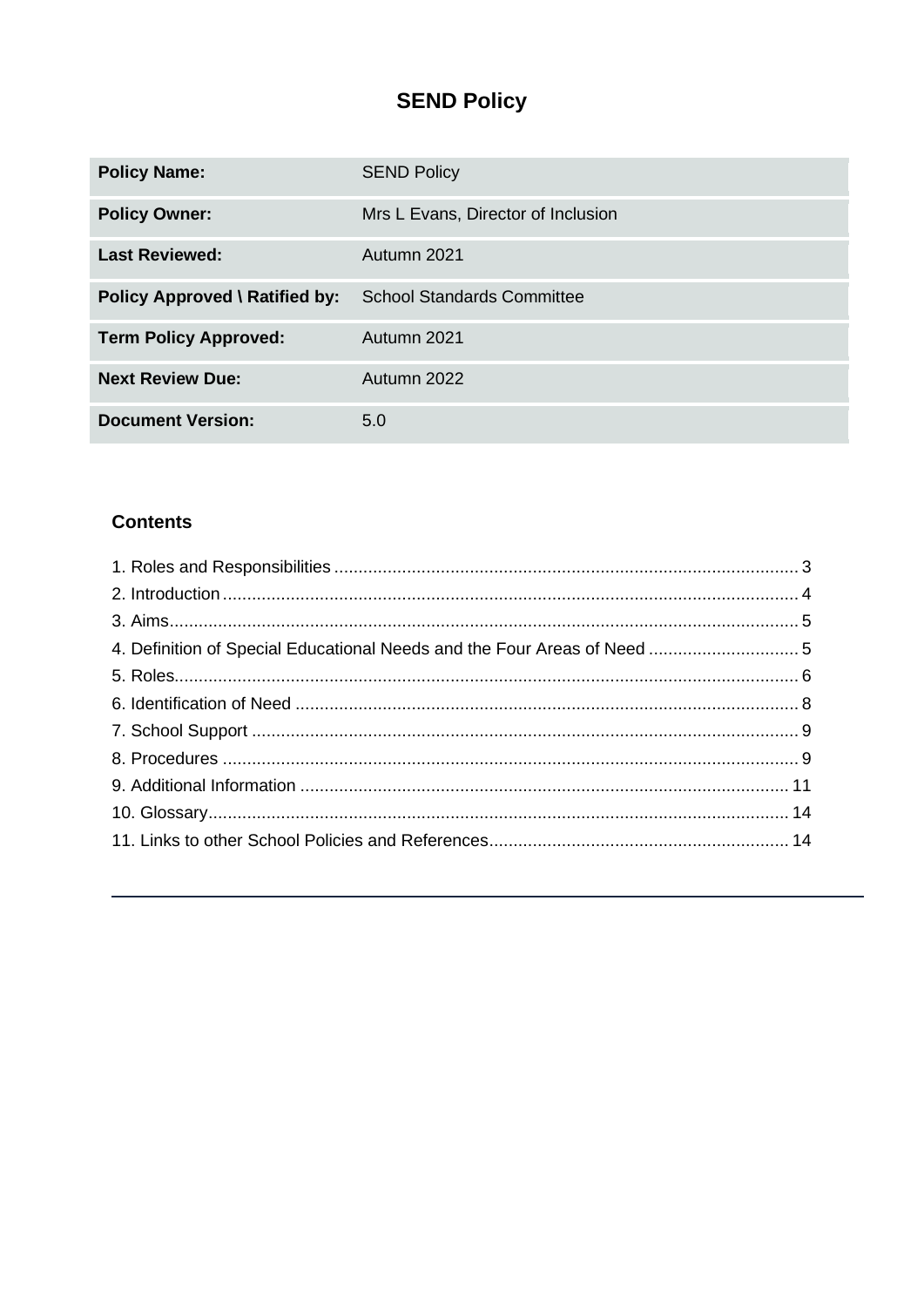# <span id="page-2-0"></span>**1. Roles and Responsibilities**

The **School Standards Committee** with the support of the Headteacher will:

- Ensure that the school fulfills its legal responsibilities in respect of SEND legislation
- Ensure that there is a named Governor(s) with responsibility for SEND
- With the assistance of the Headteacher, ensure that this policy and its related procedures and strategies are implemented
- With the assistance of the Headteacher, ensure that the SEND Code of Practice and its related procedures and strategies are implemented
- Maintain an overview of implementation of the SEND policy, which should be a regular agenda item at Governor meetings
- In partnership with the academy leadership team and all teaching staff, encourage, support and enable all students to reach their full potential

The Headteacher with the support of the Director of Inclusion will:

- With the School Standards Committee, ensure that the policy and its related procedures and strategies are implemented
- Ensure that all staff are aware of their responsibilities under the policy and that they are given appropriate training and support on the Code of Practice to enable them to fulfill these responsibilities
- Ensure that all staff who are likely to teach a student with statement of SEND or Educational Health Care Plan are made aware of its content
- Retain overview of SEND issues, ensuring co-ordination of resources, with appropriate delegation of roles and responsibilities
- Liaise with the School Standards Committee, parents, LA, and appropriate outside agencies to ensure development of policy and practice in accordance with current legislation and government guidance
- Ensure that training on the full range of SEND issues is made available to staff and governors, who are encouraged to attend

## The **Director of Inclusion** will:

- Ensure that the policy and its related procedures and strategies are implemented
- Ensure that all staff are aware of their responsibilities under the Code of practice and the SEND policy and that they are given appropriate training and support to enable them to fulfill these responsibilities
- Ensure that all staff who are likely to teach a student with SEND are made aware of those needs
- Ensure that all students are treated positively, encouraged to achieve their best and are actively included in any plans to address their SEND
- Ensure that parents/carers are actively included in any plans to address their child's SEND.

## **Staff** will:

- Ensure that they know and understand the principles of this policy
- Ensure that all students are treated positively and are encouraged to achieve their best at all times
- Ensure that all students are included in all activities and have full access to the curriculum without discrimination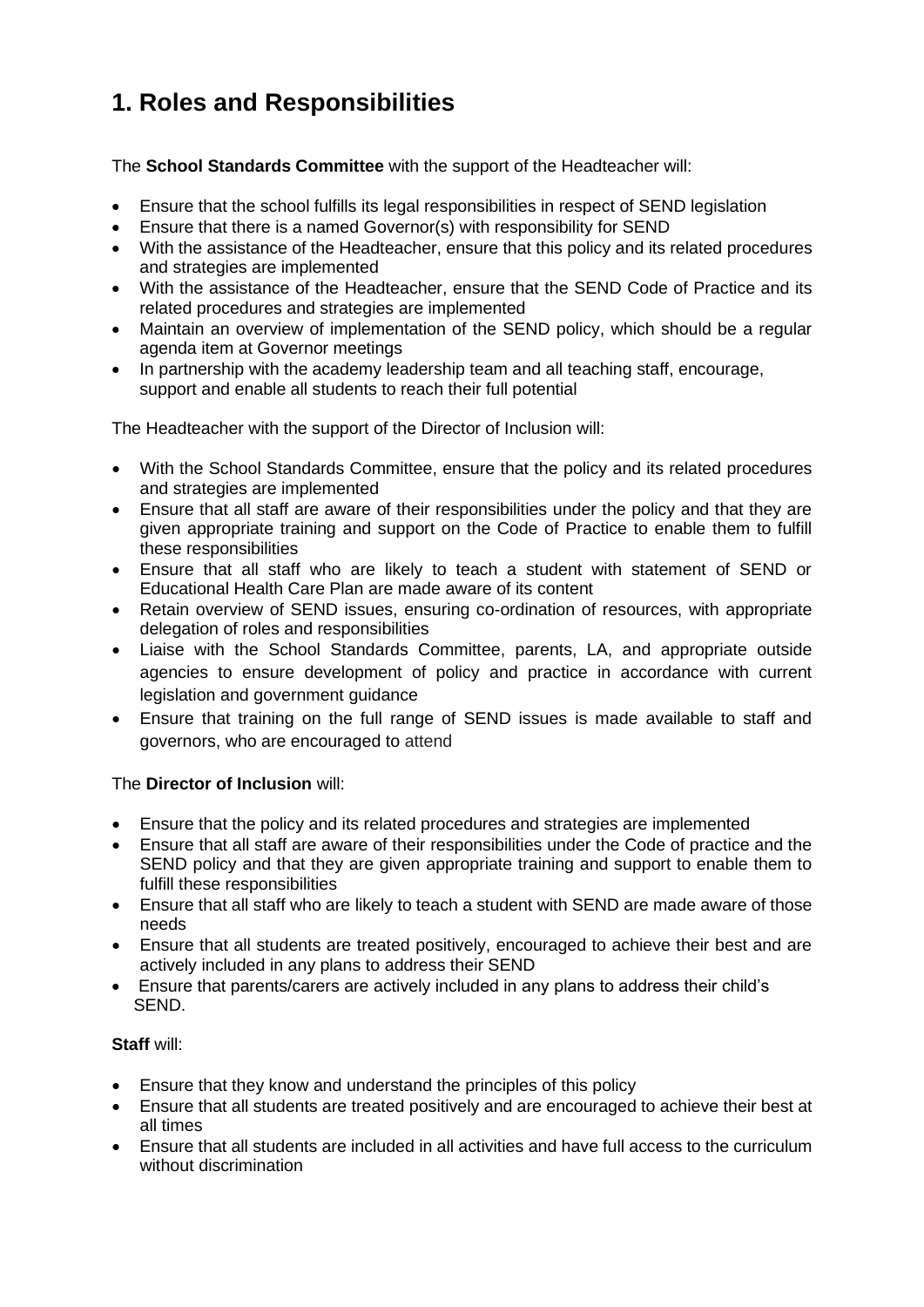- Ensure that they are aware of their responsibilities under the SEND Code of Practice and the SEND policy and that they are given appropriate training and support to enable them to fulfill these responsibilities
- Ensure that all schemes of learning will provide a range of differentiated learning opportunities to meet the needs of all students
- Ensure that all schemes of learning are shared with student's key workers to ensure prior knowledge of lesson content and relevant support given
- Identify and refer any students who may have SEND to the Director of Inclusion using the correct lines of referral but also ensure that appropriate support and guidance is offered within their subject, in accordance with the Code of Practice

## **Students** will:

- Work to the best of their ability at all times, co-operating with staff and sharing any concerns they have about their knowledge, understanding and/or progress
- Treat all other students in the academy equally, acknowledging and respecting any differences in ability/talent or disability
- Challenge/report any incidents of discrimination related to special educational needs and disabilities, including verbal and /or physical abuse, in accordance with the Equality **Policy**

## <span id="page-3-0"></span>**2. Introduction**

This document should be read in conjunction with the following related policies and guidelines:

- Special Educational Needs Code of Practice: June 2014
- Special Educational Needs and Disability Act 2001
- LA Policy and Guidelines
- Equality Act 2010
- Every Child Matters (2004)
- The Telford Langley School Equality Policy
- SEN Toolkit
- School Improvement Plan
- Community Academies Trust Complaints Policy

The principles of this policy and guidelines involve:

- A focus on raising attainment
- A commitment to raising the level of expectations/attainment for all students with SEND
- The importance of equality of opportunity
- Early identification and intervention
- Working in partnership with parents/carers
- Working as part of a team around the family
- Supporting inclusive practice
- Endorsing the 'support and aspiration' model of the SEN Code of Practice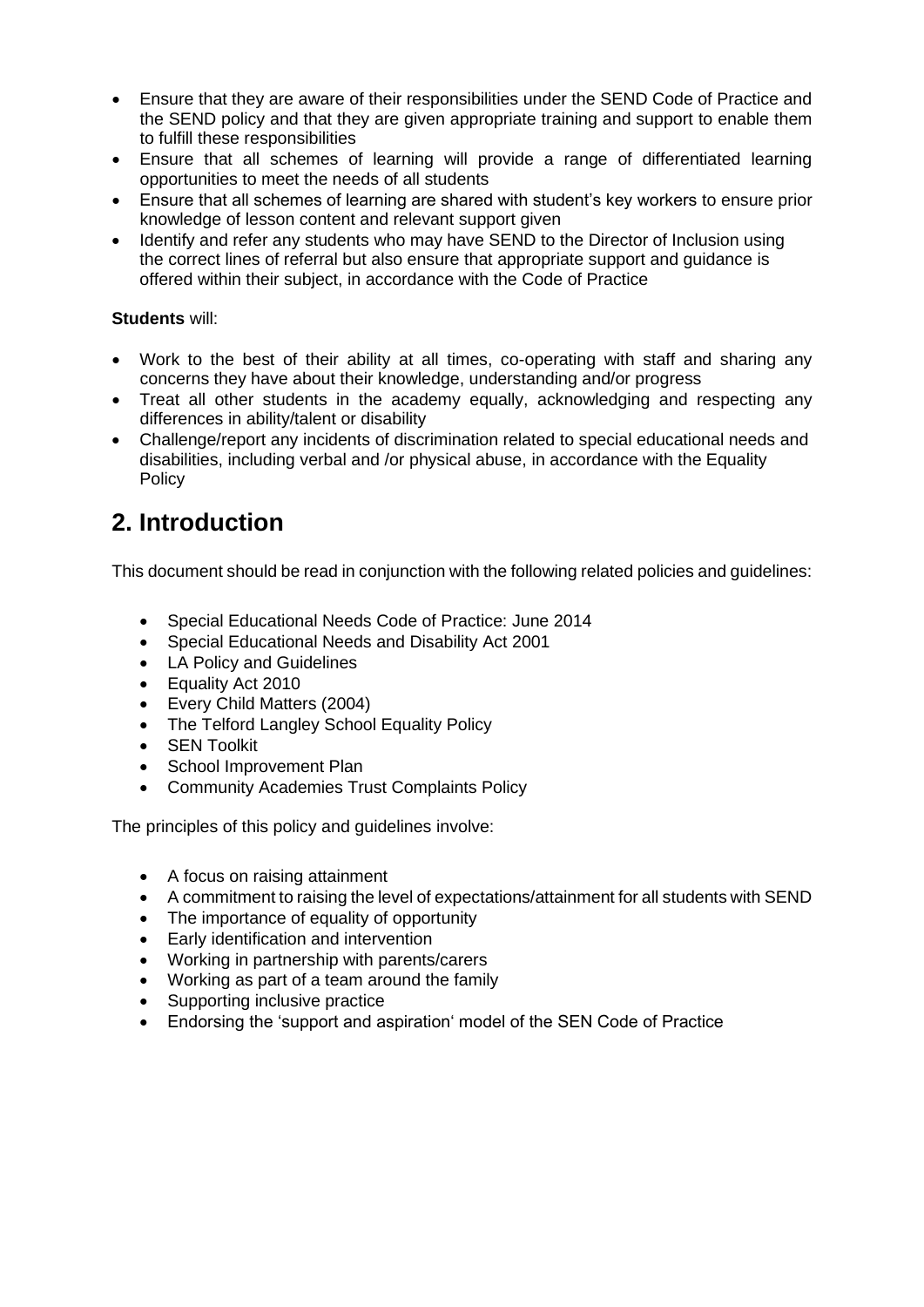# <span id="page-4-0"></span>**3. Aims**

In accordance with The Telford Langley School Aim: 'that every child has the right to succeed and the school aims to provide an environment in which every child can thrive, with the support and opportunities to enable them to achieve their success', this policy intends to:

- Promote a positive ethos in which all students have access to a broad, balanced and relevant curriculum and which contributes to students' spiritual, moral, cultural, mental and physical development and in preparing students for the opportunities, responsibilities and experiences of adult life
- Ensure that where a student has a Special Educational Need and Disability, these needs are identified and addressed appropriately, enabling the student to work towards achieving his/her full potential:
	- o Provision should match the student's need
	- o Provision should take account of wishes and feelings of the student
	- o Provision should be in partnership with the student's parent/carer
- Provide an inclusive environment where all students with special educational needs and disabilities feel secure and confident, with positive self-esteem and are respected by others
- Provide a curriculum which meets the needs of all students, taking account of individual special educational needs and disabilities
- Ensure that all subject co-ordinators will continually review their schemes of learning in light of this policy with respect to content, methodology, aims and resources
- Recognise that ALL teachers are teachers of SEND students and have a responsibility to meet those needs with advice and support from the Director of Inclusion.

## <span id="page-4-1"></span>**4. Definition of Special Educational Needs and the Four Areas of Need**

"A child or young person has special educational needs if he or she has a learning difficulty or disability which calls for special educational provision to be made for him or her. A learning difficulty or disability is a significantly greater difficulty in learning than the majority of others of the same age. Special educational provision means educational or training provision that is additional to, or different from, that made generally for others of the same age in a mainstream setting in England…. Health care provision or social care provision which educates or trains a child or young person is to be treated as special educational provision." SEN Code of Practice 2014

Children's needs and requirements may fall into at least one of four areas, though many children will have inter-related needs. All areas of need will have a varying degree of impact upon the student's ability to function, learn and succeed.

The four areas of need are:

Communication and Interaction Difficulties

Children may have speech and language delay, impairments or disorders, specific learning difficulties e.g. dyslexia, dyspraxia, hearing impairments or autistic spectrum disorder.

Cognition and Learning Difficulties

Children may demonstrate features of moderate, severe or profound learning difficulties; specific learning difficulties e.g. dyslexia, dyspraxia and require specific programmes to aid progression in cognition and learning. Such requirements may also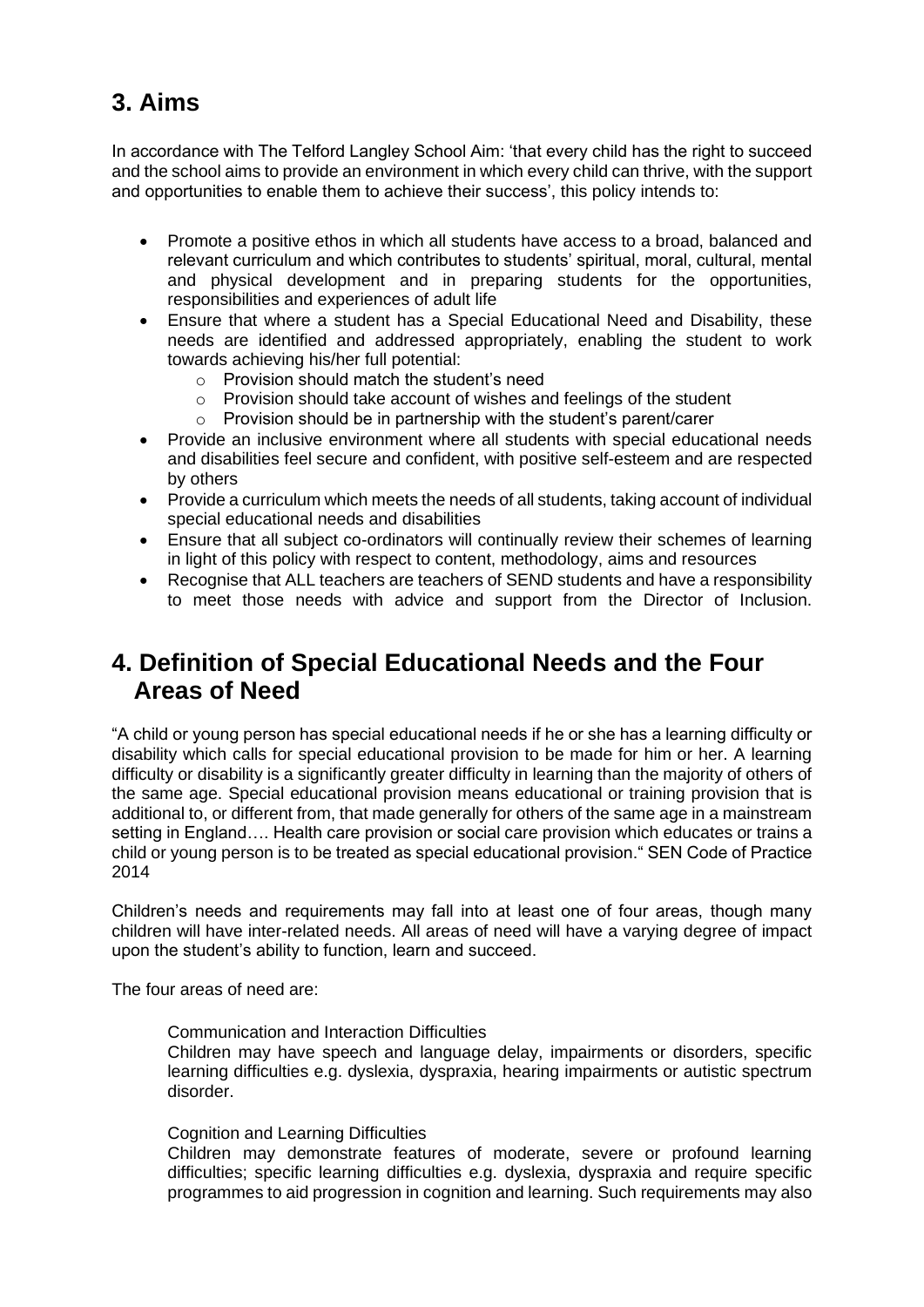apply to some extent to children with physical and sensory impairments and autistic spectrum disorder.

#### **Social, Emotional and Mental Health Difficulties.**

Children may be withdrawn or isolated, disruptive and disturbing, hyperactive and lack concentration, present with immature social skills and/or present challenging behaviours.

#### **Sensory and/or Physical Difficulties**

Children may have profound and permanent deafness or visual impairment or lesser, or temporary levels of loss. They may have physical impairments arising from physical, neurological or metabolic causes requiring access to specific facilities or equipment. Their difficulties may cause them emotional stress or physical fatigue.

Children experiencing difficulties in any one or a combination of these areas may be entered on either the school's Medical Register or SEN Register or both.

Children whose difficulties are solely due to the home language differing from the language in which s/he is taught are not identified as having SEN.

## <span id="page-5-0"></span>**5. Roles**

#### **Director of Inclusion**

The role of the Director of Inclusion is part of a team responsible for monitoring the progress of our students with additional needs and ensuring appropriate provision is in place where students are falling behind in their learning. Liaising with school staff, parents and students and coordinating provision is an important component of our Director of Inclusion's role.

As part of the identification process the Director of Inclusion collates the following information which helps build up the profile of the student:

- Health details, e.g. general health, vision, hearing, emotional factors
- Attendance
- Home language
- Assessment information
- A record of consultations with students, parents/carers and support services (where applicable)
- Adjustments made to improve performance
- Observation in the classroom to help identify strengths and areas of difficulty
- Student's independent work, teaching and learning style
- Reading/writing/spelling skills persistence and severity of problems
- Phonological awareness phoneme-grapheme correspondence, sound blending
- Monitoring progress using NC assessment and standardised tests
- Assessment for learning
- Access to Learning plans and student passports
- Information relating to interventions and strategies that have been used with outcomes and evidence of progress
- Involvement of the student in monitoring their own progress
- Initial checklists i.e. IDP, highlighted, dated and reviewed to show the pattern of difficulties over time
- Student views on what's working/not working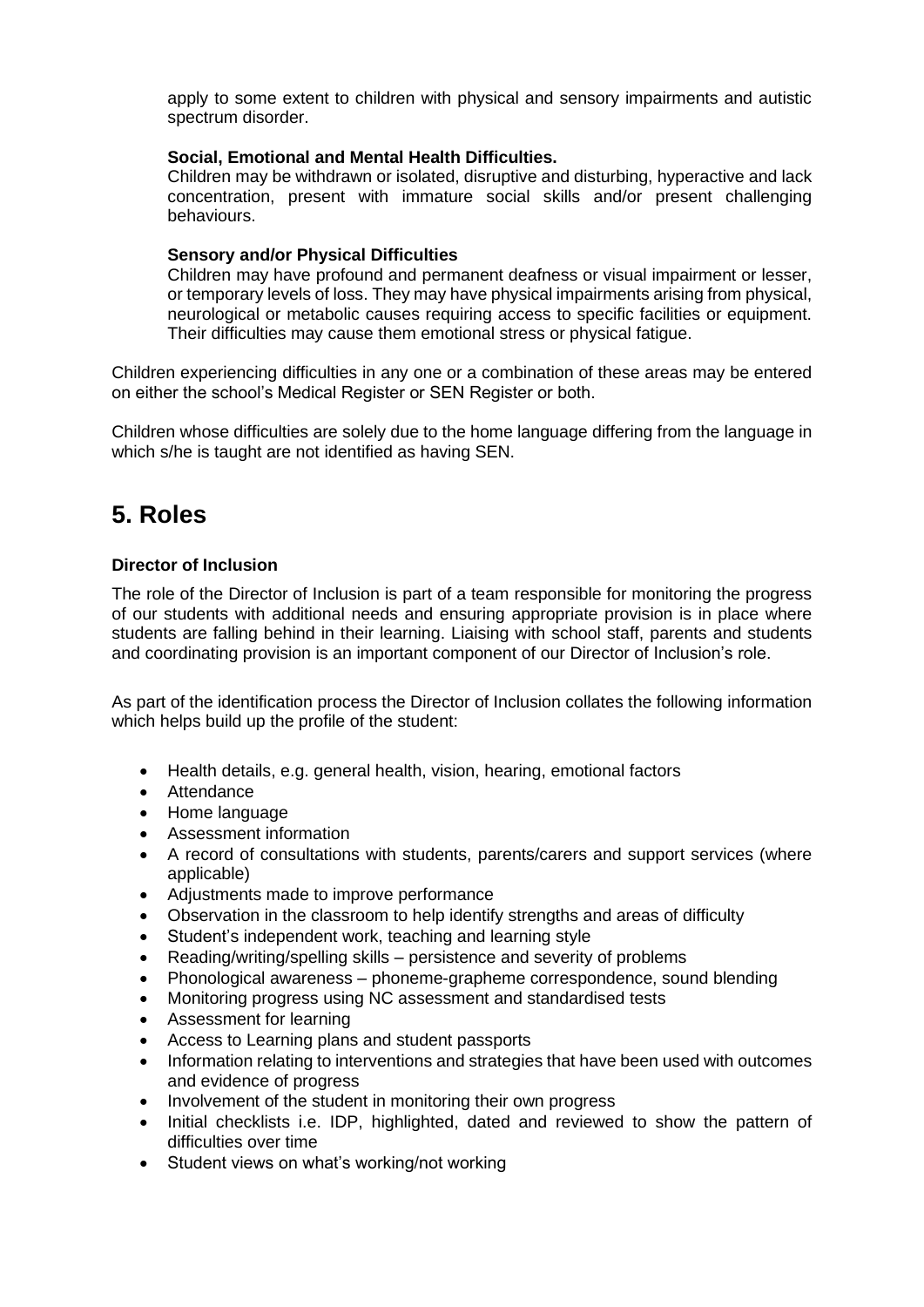Following the gathering of this information a profile can then be built of the student, which will support the class teacher in incorporating appropriate strategies and inform future planning and provision. In addition the Inclusion Team Members will:

- Oversee the day-to-day operation of the school's SEN policy
- Ensure an appropriate budget allocation to meet SEN
- Interpret legal requirements for staff, parents/carers and governors
- Co-ordinates and evaluates provision, including interventions, for children with SEN
- Liaise with and advises teachers whenever necessary
- Monitor and evaluates the quality of provision
- Oversee the records of all children with SEN
- Maintain the agreed Personal Support Plans and Grab Sheets
- Liaise with parents of children with SEN
- Organise and delivers training in order to meet the needs of staff
- Liaise with external agencies including Access to Education, Social Services, and voluntary bodies

## **Teachers**

Clearly identify the role of teaching and support assistants. They will:

- Be aware of the school's procedures for the identification and assessment of, and subsequent provision for, students with SEN
- Work with the Director of Inclusion to decide the action required to assist the student to make progress
- Work with the Director of Inclusion to collect all available information on the student
- Develop and review Personalised Plans and Grab Sheets
- Work with SEN students on a daily basis to deliver the individual programme set out in the Access to Learning Plans
- Develop effective relationships with parents
- Encourage students to participate in decision-making
- Be involved in the development and review of the school's SEN policy
- Continuously assess student progress and identify the next steps to learning
- Keep parents informed of student progress
- Work with the Director of Inclusion to identify their own training needs around SEN

## **Teaching Assistants**

- Provide relevant support to identified students
- Develop positive working relationships with parents and professionals
- Assist with the recording, monitoring and evaluation of students' progress
- Assist with the identification and effective provision of appropriate resources
- Attend liaison, team and service meetings and undertake appropriate training
- Work alongside the Director of Inclusion and teaching staff in the preparation of Access to Learning plans and Student Passports.

## **Student Participation**

The school actively encourages the involvement of children in their education. With reference to students who are identified as requiring additional SEN support we utilise person centred approaches to:

- Involve the student in decision making regarding the methods by which their individual needs will be met
- Invite the student to attend all or part of review meetings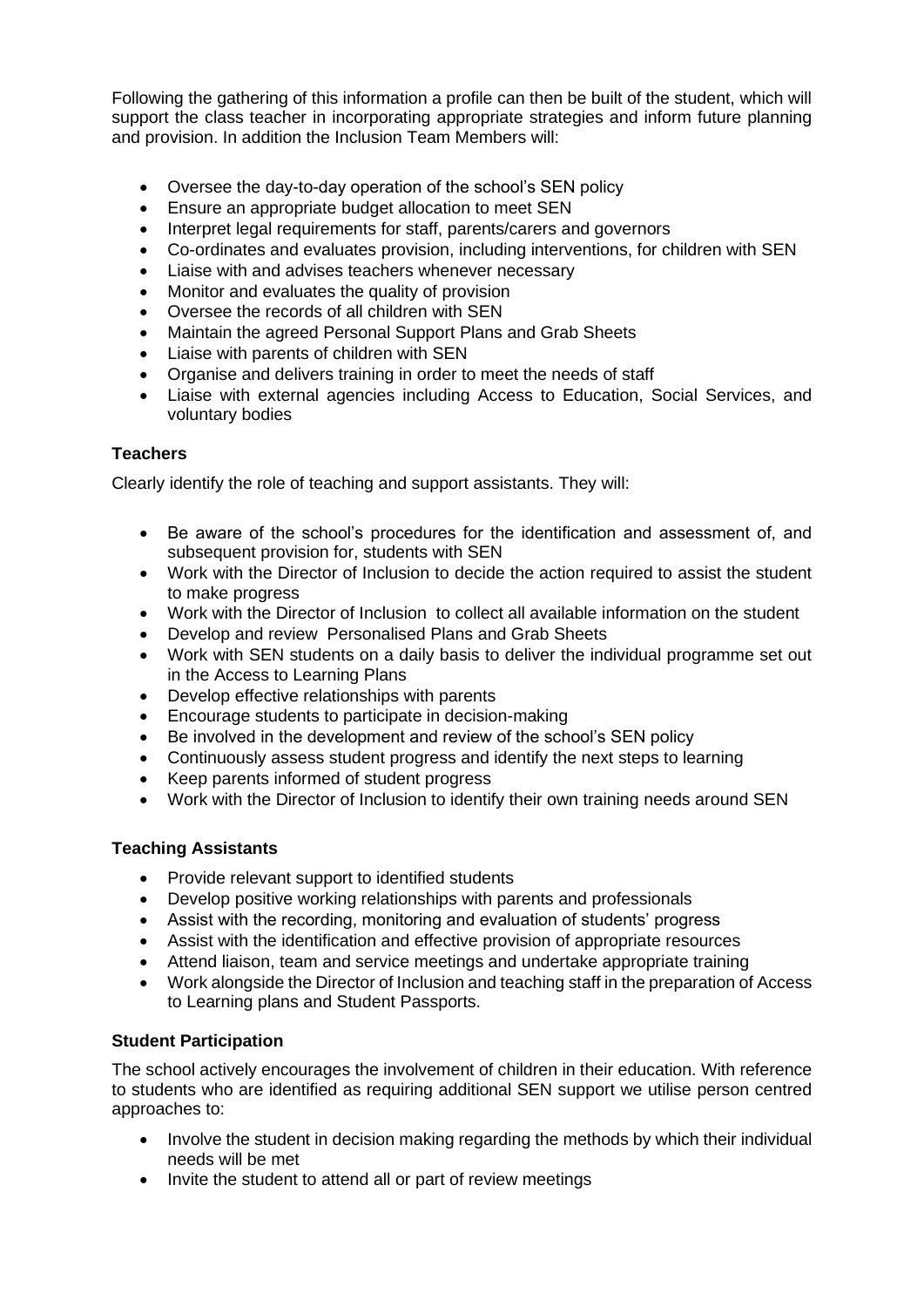- Discuss the purpose of assessment arrangements and the implications of the Access to Learning Plans and Student Passport
- Encourage the student to comment on his or her SEN provision
- Involve the student in the implementation of the Access to Learning Plan and Student Passport
- Develop the student's self-confidence and self-esteem

#### **Parent/Carer Participation**

The school actively encourages and recognises the rights of parents/carers in terms of their involvement in the provision for their child's special educational needs. With reference to students identified as requiring SEN support we:

- Involve the parent/carer in decision making regarding the methods by which their child's individual needs will be met
- Invite the parent/carer to attend all review meetings
- Discuss the purpose of assessment arrangements and the implications of the Access to Learning Plans and Student Passports
- Encourage the parent/carer to be actively involved in working with their child to achieve the targets set in their Access to Learning Plans
- Encourage the parent/carer to comment in writing on their child's SEN provision
- Ensure the parent/carer is aware of their rights to appeal regarding aspects of their child's SEN provision
- Aim to further develop the parent/carers' confidence in the provision made for their child's special educational needs

The Telford Langley School operates an 'open door' policy which means parents/carers can approach the school whenever they have a concern and time will be made for them; the school schedules meetings for parents/carers to meet and discuss their child's progress; opportunities for parents/carers to come and work with or observe their child in the school; organises social opportunities like coffee mornings etc where parents/carers can meet together, discuss their situation and generally gain support from each other. The school holds details of local and national support groups and can pass these on to parents/carers. Parents/carers' views and contributions are valued and they are listened to. Parents/carers know their child best and have a great deal to contribute.

## <span id="page-7-0"></span>**6. Identification of Need**

The Director of Inclusion is responsible for establishing systems to identify need; these include:

- Attainment on entry: KS2 results; SEND statements/Education Health Care Plans; Primary school liaison;
	- o Monitoring of group and individual progress using Progress Check data
	- o Termly and Annual testing of KS3 Year groups
	- o Monitoring of progress of SEND students working on bespoke programmes of intervention.
- Referrals from:
	- o Parents
	- o Students: self-referral
	- o Class Teachers; Subject Leaders; Pastoral Leaders; SLT; Teaching Assistants
	- o Health Professionals e.g. GP, School Nurse, Sensory Impairment Team
	- o Other agencies e.g. EWO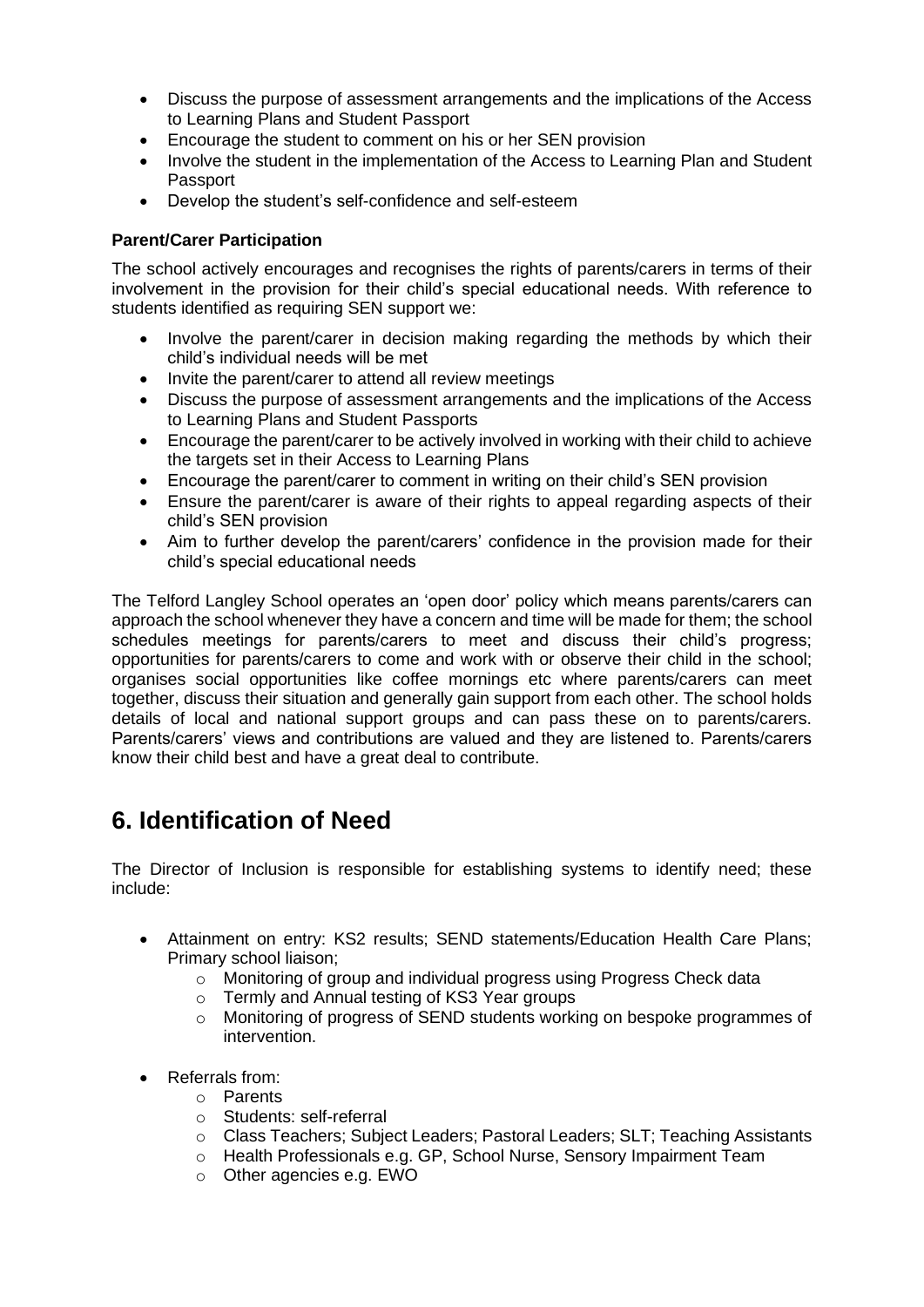# <span id="page-8-0"></span>**7. School Support**

To ensure that all school staff have a clear understanding of the levels of support required by all students on the SEND register the school is presently using the previous method of two separate categories alongside that of the nationally identified area of "School Support" these are clearly identified on the academy SEND register.

The two levels of need are:

#### **1) School Support**

The student needs 'additional and different' provision/intervention over a period of time. Funding is from the academy delegated budget and it is triggered by:

- Limited progress being made
- Difficulty in one core area, such as literacy and this affects other areas of learning
- Students may have issues other than learning and records for them may be kept with the Pastoral staff and/or with the Inclusion staff
- The school is seeking advice from relevant external agencies

#### **2) Education Health Care Plan/Statement**

Such an assessment is only appropriate for students with long-term needs arising from a significant impairment in the following:

- Cognition and learning
- Communication and interaction
- Social, emotional and mental development.
- Sensory and/or physical needs

Parents, a relevant specialist or the academy can initiate the statutory assessment/Education and Health Care Plan assessment process.

## <span id="page-8-1"></span>**8. Procedures**

#### **The Graduated Approach**

The SEN Code of Practice sets out a graduated response to meeting children's special educational needs. This involves a cycle of "Assess, Plan, Do and Review."

#### **Early Identification/Monitoring Progress/Adjusting Teaching**

The school strives to create a positive literacy environment with interactive teaching where all children can participate and achieve. When a student's progress is first identified as a cause for concern then it is the responsibility of the teacher to adjust their teaching and consider the following:-

- 'Wave 1' high quality first teaching
- Adapting teaching in the classroom to address needs/vary teaching styles/use of access strategies
- to keep up to date re: knowledge and understanding of dyslexia, communication and language difficulties, autism and social, emotional and behavioural difficulties
- Involving parents/carers
- Hearing and vision check (to discount any unidentified problems)
- Gathering student views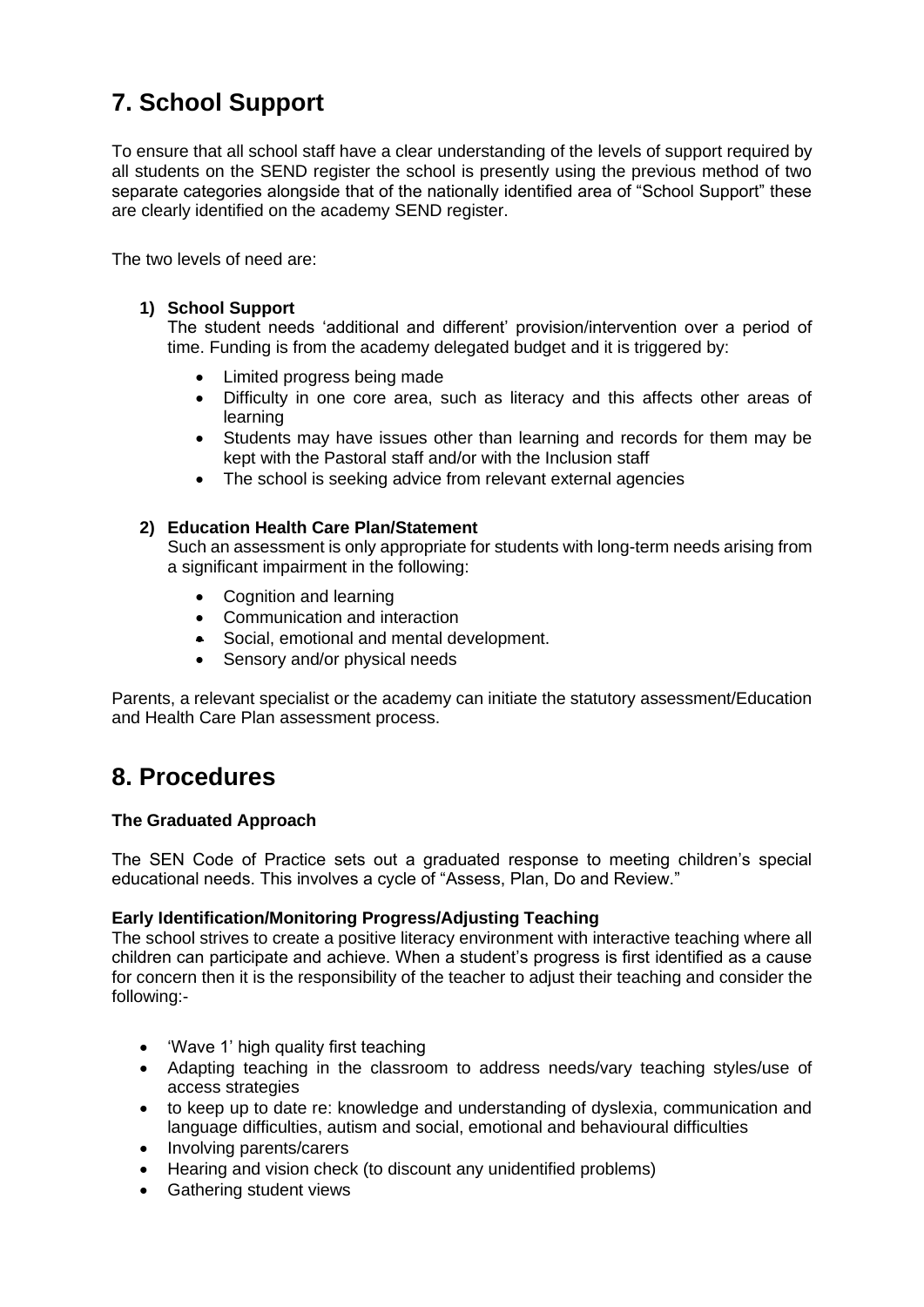• Liaising with colleagues

#### **SEN Support**

If progress is still not satisfactory and after discussion with parents and the young person then the child may be formally identified as requiring SEN Support. At this point more detailed assessment of the child's skills is often necessary in order to inform future planning/target setting and targeted interventions. Greater involvement of the Director of Inclusion is required to manage the increased level of provision. An Access to Learning Plan with individual targets are set which will then be monitored and reviewed termly. Parents will be invited to attend review meetings and their views regarding future provision are sought through the use of person centred approaches.

If the student is meeting the targets and making good progress, the support may be adjusted, if not, then the school will look at additional forms of provision to support the identified need. When a class teacher or SENCO identifies a student as requiring SEN support the class teacher will provide interventions that are additional to or different from those provided as part of the settings usual curriculum offer and strategies.

The triggers for additional intervention could be the teacher's or others concern, underpinned by evidence, about a student who despite receiving differentiated learning opportunities:

- Makes little or no progress even when teaching approaches are targeted particularly in a student's identified area of weakness
- Shows signs of difficulty in developing literacy or mathematics skills which result in poor attainment in some curriculum areas
- Presents persistent emotional or behavioural difficulties which are not improved by the behaviour management techniques usually employed in the school
- Has sensory or physical problems, and continues to make little or no progress despite the provision of specialist equipment
- Has communication and/or interaction difficulties, and continues to make little or no progress despite the provision of a differentiated curriculum

#### **Assess, Plan, Do and Review**

When a child has been identified as requiring SEN support there is an ongoing cycle of assess, plan, do and review. Where progress is slow and the children are not responding to the provision made by the school then the school may increase the level or change the type of provision being offered. At a review meeting after discussion with the parent and child, then outside agencies may be consulted for additional advice.

#### **Involvement of External Support Services**

External support services will usually see a student in school if that is appropriate and practicable. They can advise teachers on new Access to Learning Plans with fresh targets and accompanying strategies, provide more specialist assessments that can inform planning and the measurement of a student's progress, give advice on the use of new or specialist strategies or materials, and in some cases provide support for particular activities.

#### **Writing Student Information Sheets**

Grab Sheets are written and reviewed regularly. They include:

- $\checkmark$  A pen portrait
- ✓ Current data
- ✓ Additional needs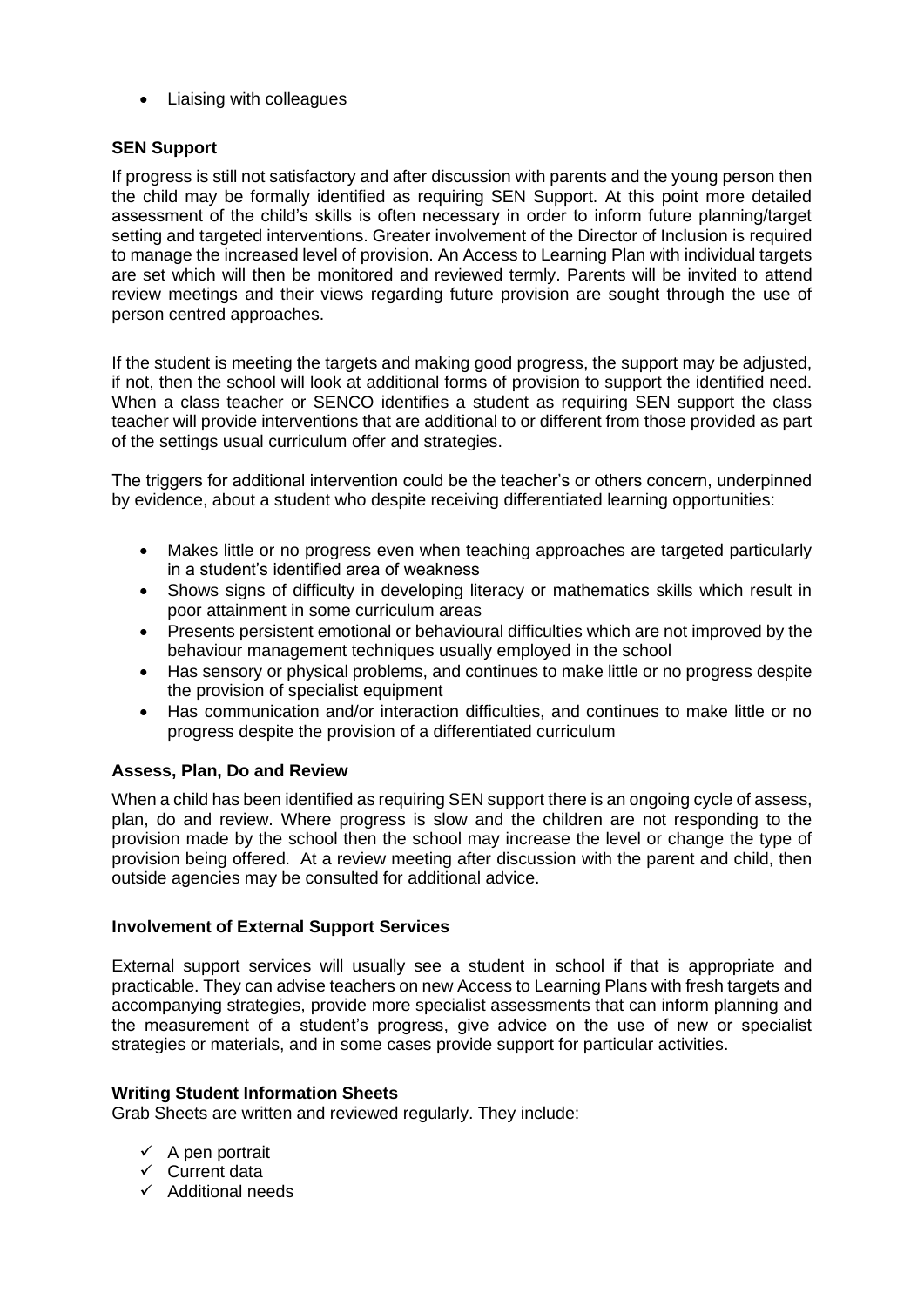- $\checkmark$  Identification of things that aid learning
- $\checkmark$  Interventions and additional provisions
- ✓ Desired outcomes
- ✓ Success criteria/measurements

#### **Conducting SEN Review Meetings**

At the review meeting the student's progress towards meeting the targets set are discussed and new targets identified. The meeting should consider the following questions:

- ✓ What are the student's current levels of attainment relating to Access to Learning Plan?
- $\checkmark$  What progress has the student made towards meeting the overall objectives set out in the Access to Learning Plan?
- ✓ What are the parents'/carers' views of the student's progress?
- ✓ What are the student's views of their progress?
- $\checkmark$  Is the current provision appropriate to the student's needs?
- $\checkmark$  What targets should be set?
- $\checkmark$  Have there been any significant changes to the student's circumstances?
- $\checkmark$  Have there been any significant changes in the student's special educational needs and therefore do they need to move within the graduated stage?
- $\checkmark$  How will the student's progress be assessed?
- $\checkmark$  Are there any particular strategies that have led to improvement?
- $\checkmark$  Are there any particular requirements to promote inclusion?
- $\checkmark$  What are the student's current levels of attainment in literacy and numeracy?
- $\checkmark$  What progress has the child made towards meeting the overall objectives set out in the statement?
- $\checkmark$  What progress has the child made over the past year, especially in relation to each SEN?
- $\checkmark$  What are the parents'/carers' views of the past year's progress?
- ✓ What are the student's views of the past year's progress?
- $\checkmark$  How successful has the student been in meeting the targets in the Access to Learning Plan?
- $\checkmark$  Is the current provision appropriate to the student's needs?
- ✓ What targets should be set for the coming term/year?
- $\checkmark$  Have there been any significant changes in the student's SEN?
- $\checkmark$  Are any amendments to the statement necessary?
- $\checkmark$  Should the LA recommend ceasing or maintaining the statement?
- $\checkmark$  If a parent/carer is unable to attend the review, how and when will the outcome of the meeting be conveyed to them?

Close attention is paid to the SEN Code of Practice.

# <span id="page-10-0"></span>**9. Additional Information**

#### **In Service Training**

The Special Educational Needs and Disabilities Policy is subject to regular whole school review and evaluation. One meeting each term, to which designated governors are invited, is set aside to discuss and review SEN issues. The Director of Inclusion (Head of School or representative) attends relevant courses and ensures all staff are familiar with developments in SEN. All staff must notify the Director of Inclusion if they need further training in school procedures or support for children. Training, for both teaching and non-teaching staff is provided as necessary and the Director of Inclusion ensures all staff are aware of training available. Priorities for training with regard to SEND will be specified within the School Improvement Plan. The Director of Inclusion gives feedback to the School Standards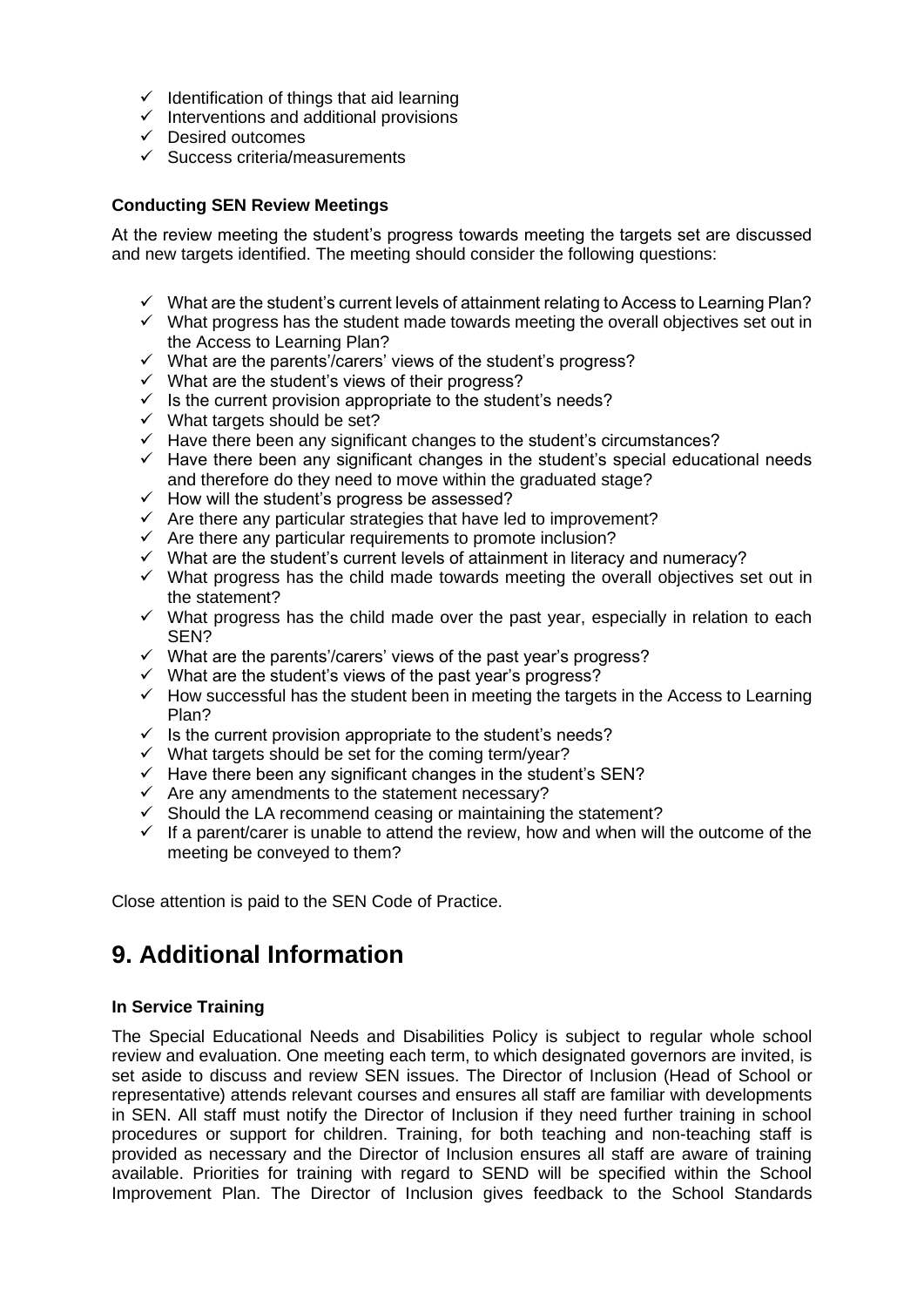Committee on SEND provision at termly governor's meetings. Governors have access to SEN training.

#### **Complaints Procedure**

The school's complaints procedure is outlined in the Complaints Policy document. The SEN Code of Practice outlines additional measures the Local Authority must set up for preventing and resolving disagreements. Parents/carers will be given the necessary information upon request.

Concerns and complaints about SEND provision should be addressed to the Director of Inclusion or the Head of School who will respond by meeting with parents/carers to discuss the situation. If this does not resolve the situation then the complaint should pass to the first level of the general complaints procedure

#### **Monitoring, Evaluation and Review of SEND and Disabilities Policy**

This document is subject to annual review as part of the cycle of whole school self-evaluation. All staff are involved in the review, development and evaluation of this policy including the school's procedures for identifying, assessing and providing for children with SEN. Its effectiveness is considered in light of the following performance indicators:

- Levels of differentiation by task and by outcome reflected in weekly planning and evident in lesson observations
- Measurable progress made by individual children
- Monitoring reports on classroom observations
- Termly evaluations of the quality of Access to Learning Plans and Student Passports
- Collation of children's and parent's/carer's comments following review meetings

## **Support Unit Provision**

A primary element of support for SEND students is the expertise of the Director of Inclusion, Assistant SENCO and Teaching Assistants in advising/guiding teaching staff across the curriculum in methodology, resources, learning styles etc; this input maximizes the impact and effectiveness of SEND provision in the academy, benefiting the greatest number of students.

- The Director of Inclusion will establish a regular programme of attendance at department meetings, advising on teaching and learning styles for SEND students
- The Director of Inclusion should act as a resource, offering guidance for teachers on request

In addition to this, the team of staff – Assistant SENCO, SEND Student Support Officer, EAL Coordinator and Teaching Assistants - works under the Director of Inclusion to provide a range of strategies to address individual needs. These include:

- In-class support from TA
- Extraction/small group work
- Personalised learning programmes
- Director of Inclusion/Assistant SENCo liaison with subject leader/teacher
- Director of Inclusion/Assistant SENCo liaison with pastoral leaders
- Director of Inclusion/Assistant SENCo referral/engagement of outside agency professionals as necessary
- Extraction intervention sessions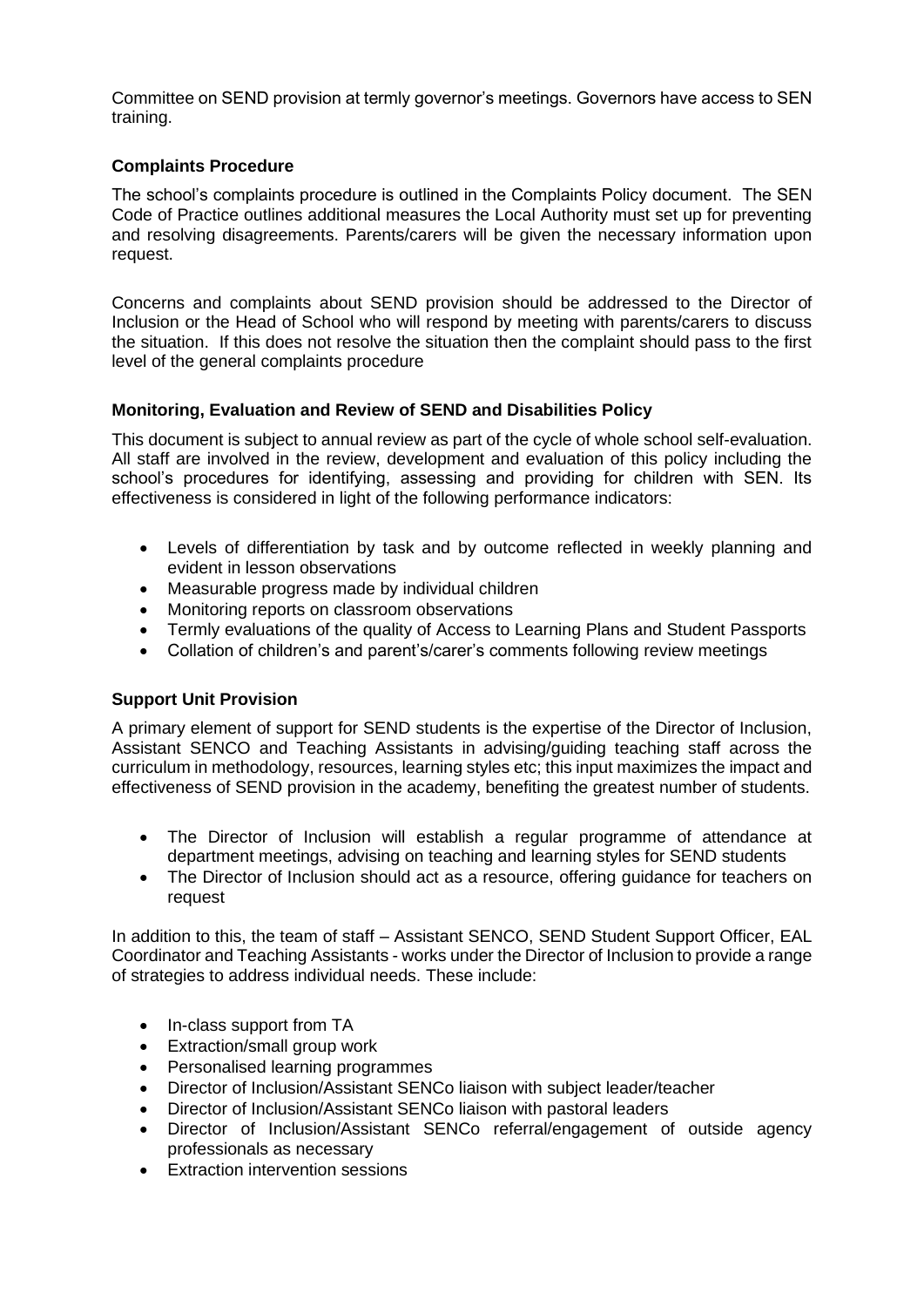• Pastoral Year Bases – used in accordance with The Telford Langley School Behaviour Policy.

The Director of Inclusion is responsible for efficient deployment of resources, prioritising needs of students with SEND statements/Education Health Care Plans and School Support.

#### **Student Support Workers/Inclusion Staff**

Inclusion staff provide support for students with BESD, focusing on improving attendance and reducing incidents of exclusion. Again, a primary element of support for SEMH students is the expertise of the Inclusion staff in advising/guiding teaching staff across the curriculum in methodology, resources, learning styles etc.

- The Inclusion staff will regularly meet with the Director of Inclusion, Pastoral leaders, Student Support Workers and the Deputy Head (Relationships) to discuss individuals and groups of students
- The Inclusion staff will act as a resource, offering guidance and strategies for teachers on request and support in liaising with parents

A range of strategies is used to support individual students working under the inclusion team:

- In-class support from TA
- Extraction / small group work
- Personalised learning programmes
- Inclusion staff liaison with subject leader / teacher
- Inclusion staff liaison with the Director of Inclusion
- Engagement of outside agency professionals as necessary and or engagement with Director of Inclusion for a Statutory assessment/ EHCP

#### **Admission of Students with SEND**

The school works in accordance with the Telford and Wrekin admissions procedures. The admission arrangements for students at School Support but without a statement/EHCP are the same as for all other students. Students who have a statement/Education Health Care Plan (EHCP) are supported in their placement by the Local Education Authority.

#### **How Resources are allocated to and amongst Students with Special Educational Needs**

- The Code states that, 'LEAs and schools should work together to establish sound arrangements for monitoring and accountability to ensure that resources are used to raise the achievement of students with SEN.' (SEN Code of Practice 8:7)
- Allocation of resources:
	- $\circ$  'to students with SEN' this to include allocations directly to students e.g. the allocation of additional teaching or support hours to year groups or individual classes to provide small group or individual teaching and support
	- $\circ$  'amongst students with SEN' this to include general allocations which benefit all students with  $SEN - e.g.$  the purchase of mentoring or counselling support to the school or the purchase of specific learning materials suitable for students with SEN'